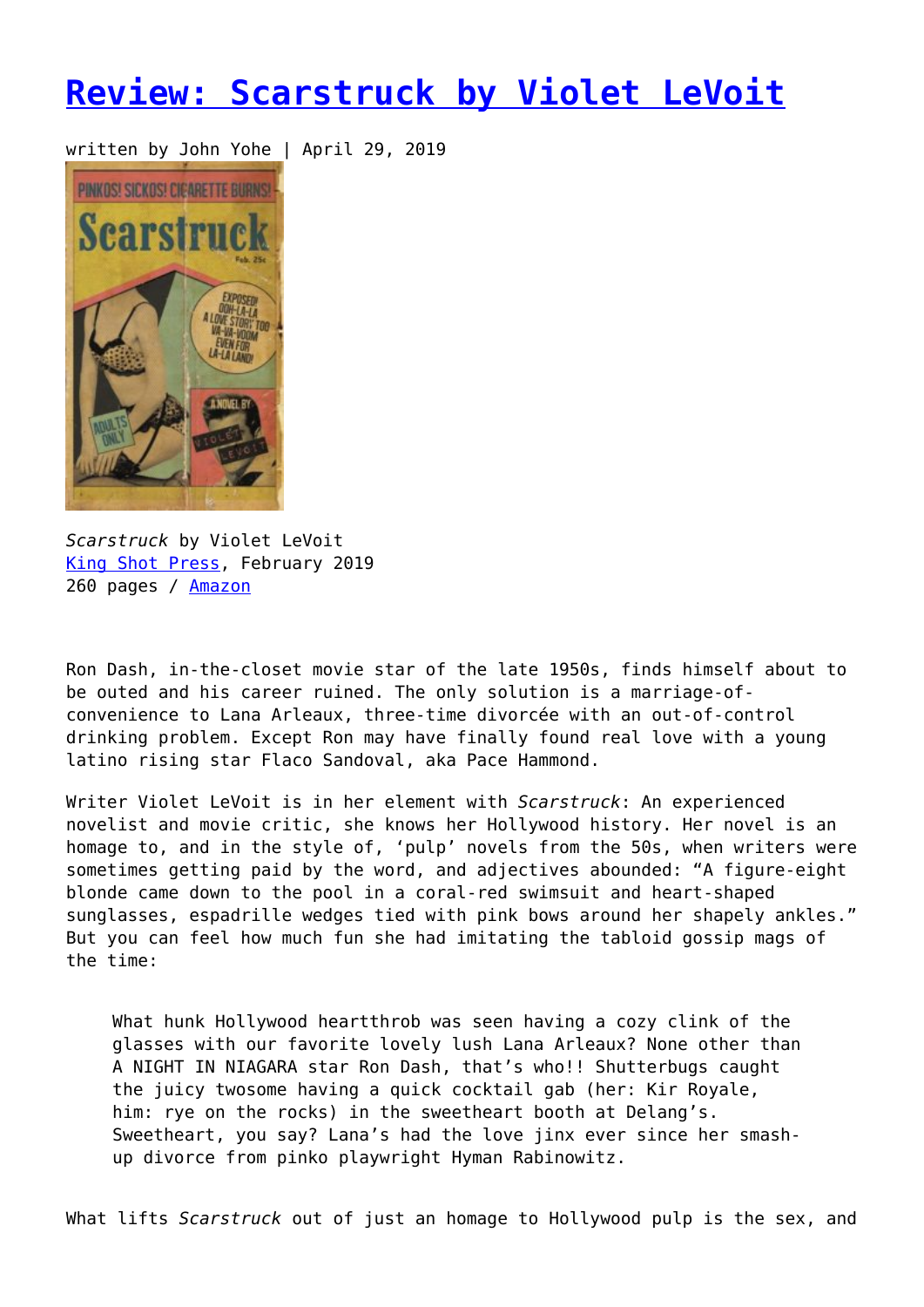this is where indie publishers like King Shot dare to go where mainstream publishers won't. Most American literature sex-scenes stop about the point the bedroom door closes behind the main characters, leaving us to our supposed imaginations. LeVoit goes all the way, taking us through the juicy deviant details (I'm starting to sound like her tabloids), through, and past, the orgasms.

Mainstream publishers, and even mainstream readers, may sniff in disgust, even as they keep reading. I have always felt that the way a character behaves during sex is vital to our understanding of him or her (and him and her (or him and him)(et cetera) together). What they say to each other in bed matters, what they do to each other matters. The dirty little secret of literature, *especially* in America, being that most writers can't write a good sex scene without either sounding like a bodice-ripping romance novel, or a crude Hustler magazine letter ("I put my fuck log in her fuck tunnel"). Or, just awkward, with 'manhoods' and 'earths moving'. Not only can LeVoit write compelling sex scenes, but she writes kinky ones: Ron's deviance is not that he's gay (though 1950s America that's considered part of it) but that he likes his sex rough, with bondage, and pain. *Scarstruck* is up a notch from the tame (to some of us) *Fifty Shades of Grey*.

Although I love LeVoit's delving in Ron's deviant mind, and life, I found myself more attracted to Lana Arleaux. She too is a Hollywood star with her own secrets, though which ones, and what specifically, are somewhat of a mystery. She's definitely somewhat of a sexual deviant like Ron, though maybe not as extreme, and maybe just what Dan Savage would call GGG. She's definitely curious about what exactly Ron might be up to, but the first glimpse we get of her—and we only ever see her through Ron's eyes—is her fighting three men trying to sedate her, for sort-of medical purposes. Is she perhaps bi-polar? She's definitely a mean drunk.

LeVoit juxtaposes Ron's deviance with Lana's supposed communist sympathies, and remember this in the late 1950s, the Red Scare happening nationwide, and in Hollywood writers and actors are being blacklisted for supposed communist sympathies. Lana's first husband, a screenwriter, is one of these, though that's only mentioned in passing (in the above quote). She is quick with communist platitudes, describing herself as a "proletariat who earns bourgeois wages" and more than once mentions joining some kind of workers' *colectivo* down in Mexico. Does LeVoit want us to take these proclamations seriously? Lana otherwise seems pretty bourgeois and though she has become fairly fluent in Spanish, her interactions with actual Mexicans come off as a rich white woman enjoying her privilege. I would have liked more about this, and her, and the Red Scare hunts going on in Hollywood and the country.

The underlying idea of *Scarstruck* is that not much has changed. With a few tweaks, this story from the 1950s could be happening in Hollywood today. Yes, homosexuality is ostensibly viewed as ok now, but there are still leading-man actors in the closet, because, still, if they were outed, they would lose their appeal, and box-office pull. Also, we seem to have found ourselves in yet another Red Scare here in America. Not as extensive, I don't *think* anyone in Hollywood is going to lose their career over it (though who knows?), but we have a government, or at least would-have-been government of the last